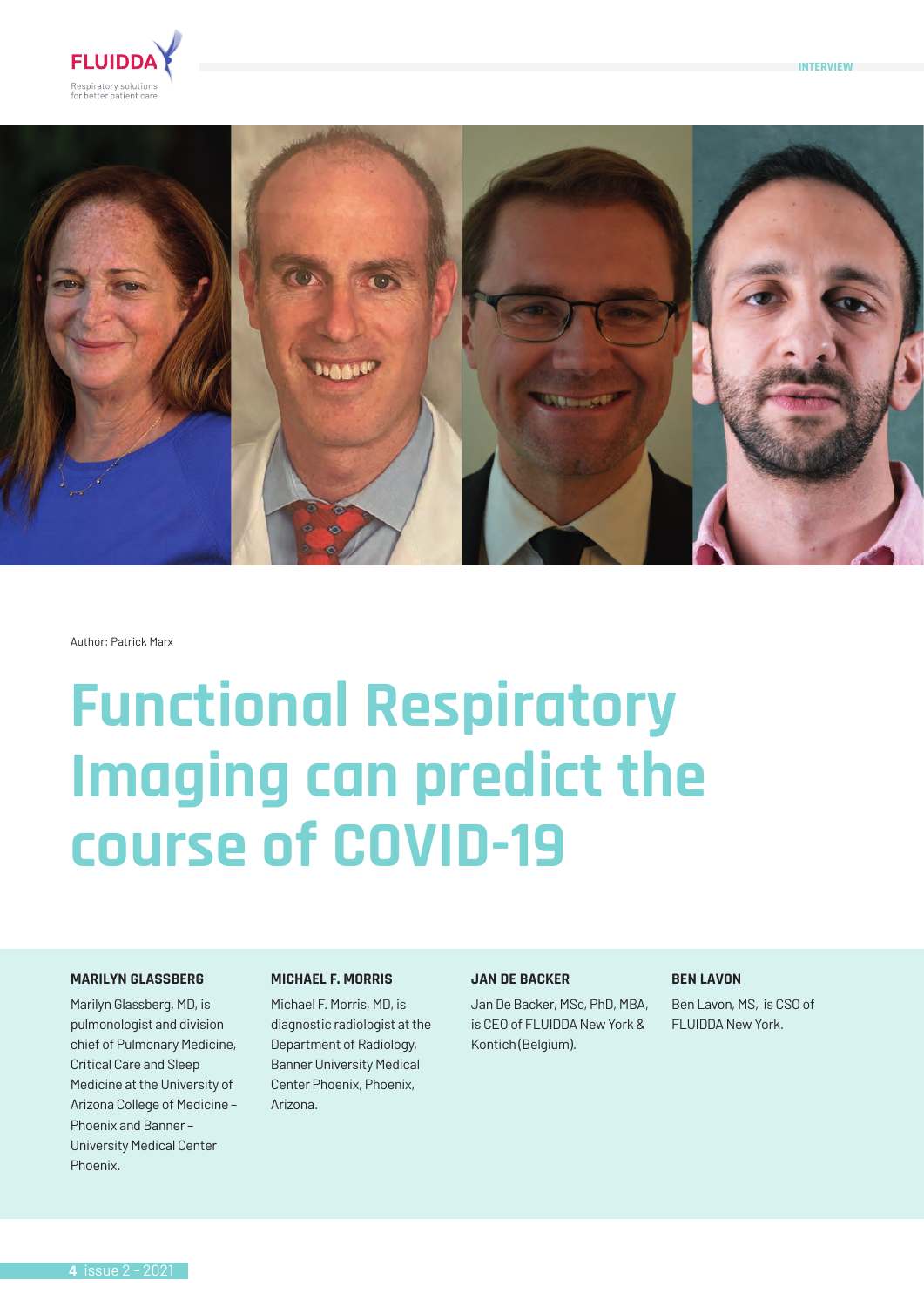

**Functional Respiratory Imaging (FRI) quantifies and visualizes the distribution of blood vessels in the lungs in great detail. This simple model, which combines the results of the imaging with the patient's age, can accurately predict the risk of dying and the necessity for ventilation. Experts in the field of pulmonary diseases and radiology shared their thoughts on this model and its implications for healthcare and research.**

Clinical research evaluating inhalation medication has traditional-Research conducted on autopsies has revealed that inflammation of the endothelium and microangiopathy occur commonly in the blood vessels of the lungs of people who died as a result of a SARS-CoV-2 infection. This observation led to the hypothesis that visible changes in the perfusion of the lungs on a CT scan could be a biomarker for a poor prognosis with COVID-19. Important changes in perfusion were visible in the blood vessels with a cross-sectional surface area of 1.25 to 5 mm2 .

# **VASCULAR SYSTEM**

A group of American researchers tested this hypothesis during a retrospective study using high-resolution CT images.[1] During a webinar about the results of their research, the first author Mike Morris, radiologist at the Banner University Medical Center in Phoenix, USA, presented a 3D-reconstruction of the pulmonary blood vessels of two COVID-19 patients (Figure 1).[2] Both patients had been admitted to the A&E Department of a

hospital. For one patient, the anatomical distribution of blood vessels of varying size was relatively normal. For the other patient, the small, peripheral vessels with a cross-sectional surface area between 1.25 and 5 mm<sup>2</sup> had largely disappeared. Morris stated, "The question is now, can we use the data from these images to predict the outcome of a COVID-19 infection? The short answer is: yes, we can."

The digital technique that the researchers used for the analysis of HR-CT scans of the lungs is Functional Respiratory Imaging (FRI), an imaging technique that visualizes and quantifies in 3D all relevant structures in the lungs such as the airways, blood vessels, and lung volume. The technology essentially uses standard CT scanners that were taken over time to quantify these lung structures and assess the regional disease-related changes.

The researchers analyzed CT scans of patients from 10 hospitals in Arizona and Colorado: 313 with COVID-19 and 195 without this disease who sought emergency medical care.[1] Using FRI, the researchers quantified the blood volume of the lung and looked at how the blood was distributed across vessels with different cross-sectional areas. The volume of blood in blood vessels with a cross-sectional surface area of 1.25 to 5 mm<sup>2</sup> (labelled as BV5) was quantified and analyzed. The lower the BV5 value, the lower the blood volume in vessels of that size range.

*Figure 1. Volume-rendered images of chest CT scans from two different patients with COVID-19, with color-coded segmentation of the pulmonary vascular cross-sectional area. (a) Patient with BV5% of 21%; (b) Patient with BV5% of 55%. Red color denotes blood volume in vessels between 1.25-5 mm2 , yellow color is vessels between 5-10 mm2 , and blue color is vessels >10 mm2 .*

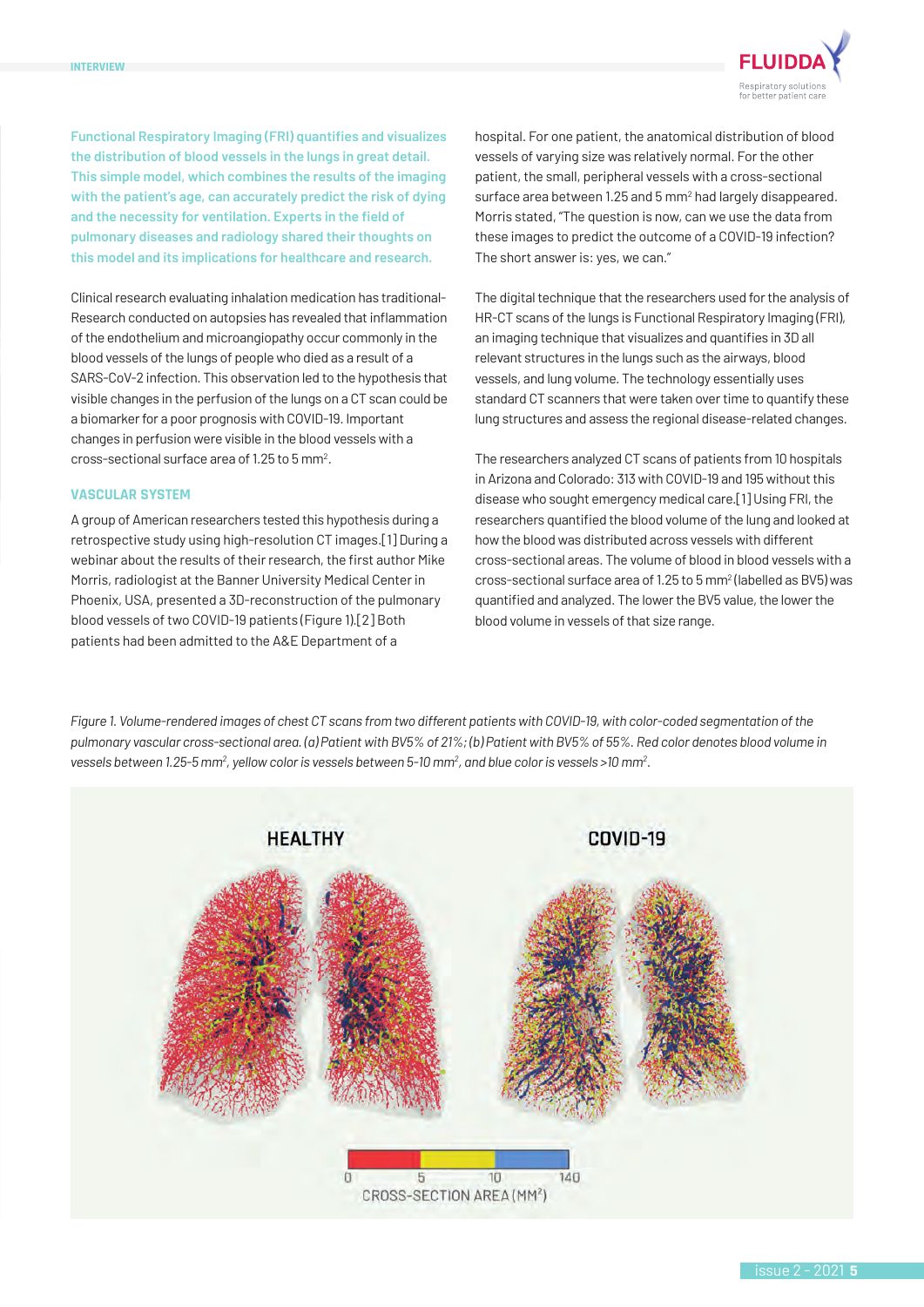

|                         | <b>COVID-19 Positive</b> |         | <b>COVID-19 Negative</b> |         |
|-------------------------|--------------------------|---------|--------------------------|---------|
| Mortality               | OR (95% CI)              | p-value | OR (95% CI)              | p-value |
| BV5% continuous         | 0.87(0.79, 0.96)         | < 0.01  | 1.02(0.94, 1.10)         | 0.61    |
| BV5% categorical <25%   | 5.58(1.54, 2.01)         | < 0.01  | 0.50(0.08, 3.24)         | 0.46    |
| Intubation              | OR (95% CI)              | p-value | OR (95% CI)              | p-value |
| BV5% continuous         | 0.89(0.84, 0.95)         | < 0.01  | 1.00(0.91, 1.10)         | 0.96    |
| BV5% categorical < 25%  | 3.20(1.55, 6.63)         | < 0.01  | 3.31(0.59, 18.5)         | 0.17    |
| Mortality or intubation | OR (95% CI)              | p-value | OR (95% CI)              | p-value |
| BV5% continuous         | 0.90(0.84, 0.96)         | < 0.01  | 0.99(0.93, 1.05)         | 0.69    |
| BV5% categorical <25%   | 2.54(1.15, 5.60)         | < 0.01  | 2.05(0.62, 6.73)         | 0.24    |
| Length of stay          | exp (Beta (95% CI)       | p-value | exp (Beta (95% CI)       | p-value |
| BV5% continuous         | 0.98(0.96, 1.00)         | 0.075   | 0.97(0.96, 0.98)         | < 0.01  |
| Intubation days         | exp (Beta (95% CI)       | p-value | exp (Beta (95% CI)       | p-value |
| BV5% continuous         | 0.99(0.93, 1.06)         | 0.83    | 1.02(0.95, 1.09)         | 0.51    |

*Table 1. Multivariate regression analysis of outcomes relative to BV5% as a continuous and categorical variable in patients with and without COVID-19 infection. Percentage of blood volume in vessels between 1.25*  and 5 mm<sup>2</sup> relative to the total *pulmonary blood volume (BV5%).*

This study revealed that BV5 was significantly reduced in COVID-19 subjects compared to healthy individuals, and it was found to be related to the severity of COVID-19 infection. If less than 25% of the blood could be found in those smaller and more peripheral blood vessels (BV5 < 25%), then the odds ratio for dying was 5.58. The odds ratio for requiring ventilation was 3.20, and for the combination of dying and ventilation was 2.54 (Table 1).

## **MODEL**

Based on these data, the researchers developed a predictive model that took into account age and the BV5 value. "The BV5 only has predictive value if the CT scan is done within 24 hours after presentation at the A&E Department," added Morris. "After that time, the predictive value is no longer statistically significant. We think this is due to multiple variables present during the time of admission that affect the outcome." The model apparently could not predict the outcome for the 195 patients who sought emergency care for reasons other than a COVID-19 infection.

Morris illustrated how useful the BV5 is in clinical practice. "We prepared a very simple graph with the patient's age on one axis and the BV5 value on the other. You could read the risk of a poor outcome from it. For example, someone aged 70 years old with a BV5 of 25% had a 70% risk of dying or ventilation. The important question is now whether we can favorably influence the disease outcome with this clinical model. We know that vascular inflammation and thrombosis can produce a severe

course of a COVID-19 infection. A low BV5 is possibly a reason to start anti-coagulation therapy sooner."

#### **HYPOXIA**

Marilyn Glassberg was involved in the study as a pulmonologist at the Banner University Medical Center. She reflected on the origin of the study. "In March 2020 we were surprised by the people with silent hypoxia. We did not understand what we were seeing, nor how we could help the patients. The findings made during the first autopsy studies revealed clots in the blood vessels of the lungs, among other organs, which suggested that COVID-19 was associated with problems in the pulmonary vasculature. But we lacked a good diagnostic and prognostic technique. The clinical tools available then could not help us."

Glassberg knew about FRI from her research into idiopathic pulmonary fibrosis. "On Twitter I saw an image of the pulmonary vasculature, created on the basis of HR-CT scans analyzed with FRI. I subsequently contacted Mike Morris to see if FRI could help us to diagnose COVID-19." The results of the collaboration between Glassberg, Morris and their colleagues led to the clinical decision model based on BV5 and age.

### **RELEVANCE**

Ben Lavon, Chief Scientific Officer at FLUIDDA, asked Morris about how useful FRI would be in clinical practice and in scientific research, now and in the future. Lavon commented first, "Radiologists translate an image into an objective judgment. This